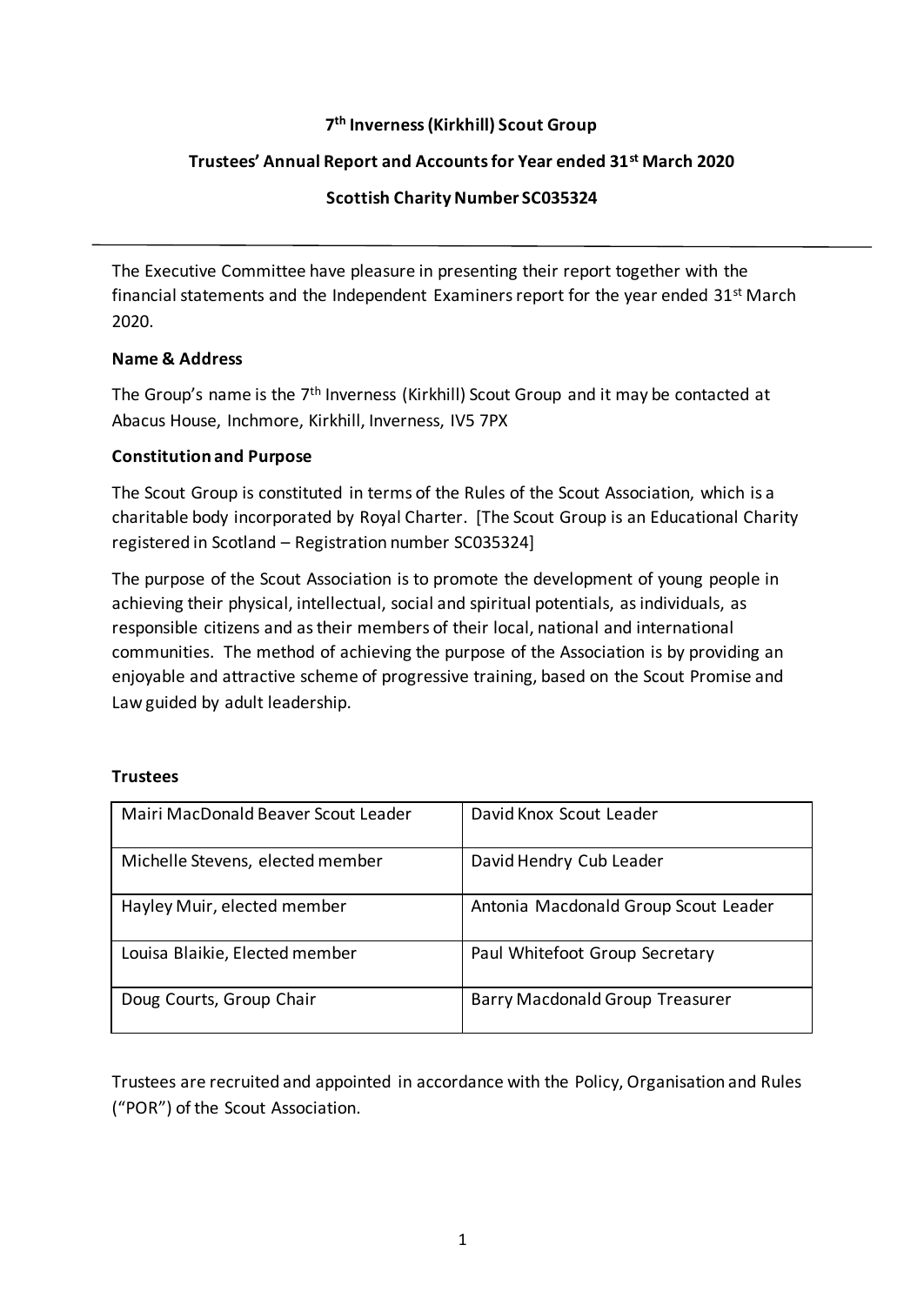# **7 th Kirkhill Scout Group Message from the Group Scout Leader**

The Group has continued to provide scouting activities for the young people aged 6-14 in Kirkhill and Aird area as well as Beavers in Fort Augustus. Highlights of the year are always the residential camps especially Cubs getting to PGL in April 2019 and Scouts going to Orkney in March 2020. All units were on track with providing the full programme for their young people leading to Bronze Awards in Beaver, Silver Awards in Cubs and a Gold Award in Scouts. Unfortunately, Covid stopped all activity in early March as we followed Government guidance.

There has been a lot of work behind the scenes to ensure the Group is fully up to date with training and processes. The Group Executive are the charitable trustees of the charity 7<sup>th</sup> inverness (Kirkhill) Scout Group which is registered with the Office of the Scottish Charities Register (OSCR). They are needed to oversee activity, oversee the financial management of the group and ensure it achieves its aims.

## **Aird Scouts**

## **Aird Scout Troop Report 2019/20**



2019/20 was a busy year for the Aird Scout Troop, with a few changes and some exciting camps. The first big camp of the year was the District Midsummer Madness at the Black Isle Showground. There was a good turnout from the troop and all the Scouts had a great time, despite the torrential rain.

At the end of the Summer Term, we said goodbye (for the moment) to Chris Koczy, who stood down as Scout Leader, and hello to Les Bradley, who moved up from the Cub Pack to replace him.



In July, Dave Knox and eight Scouts from the troop travelled

to ScotJam for Scouts 2019 at Scout Adventures Lochgoilhead for a week-long camp with Scouts from across Scotland. There was a chance to try a range of activities, from sailing and canoeing to rock climbing and the river run.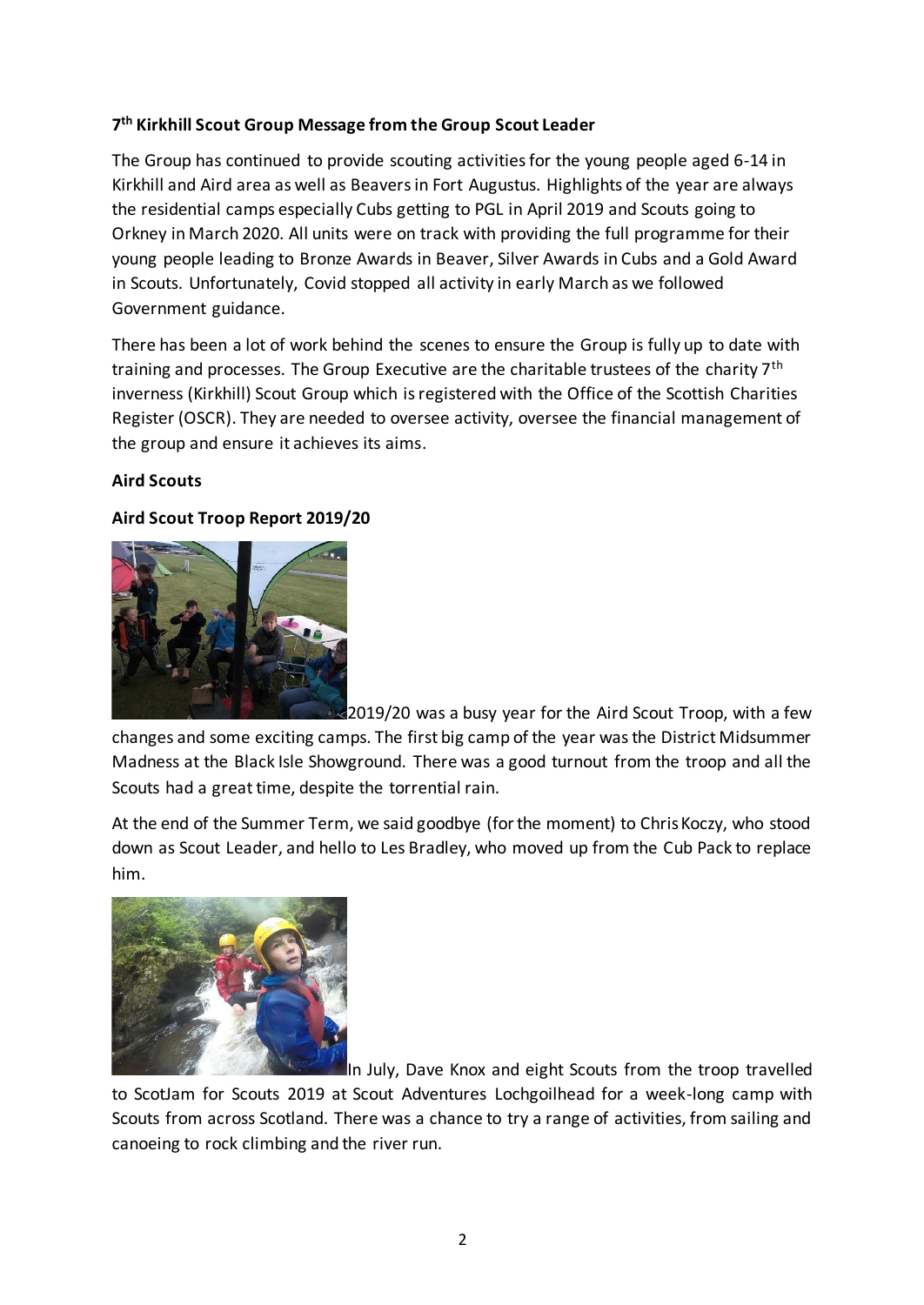

November saw the annual Remembrance Day parade at Wardlaw Parish Church with the Scout Group wreath being laid by a Scout and a Beaver. All the Scouts were immaculately turned-out and were a credit to the troop.

In February, the Leaders and eight Scouts and a Beaver went to Orkney for the Founders Day weekend, where they were the guests of 2nd Orkney (Kirkwall) Scout Group. While the weather could have been kinder, the experience is one that all involved will remember fondly, culminating in the Scouts renewing their Scout Promise in St Magnus Cathedral in Kirkwall.

Sadly, the Covid-19 pandemic put paid to all of the plans for the rest of the Spring and Summer terms but, hopefully, the Scouts will be able to look forward to many more adventures in the days and months ahead.

### **Kirkhill Beaver Scouts**

We currently have 3 beaver leaders, a young leader and 23 beaver scouts. Our waiting list is currently 9 but we expect this to increase as it usually does with a new intake. Our termly subscriptions remain at £35 for new beavers and £30 for everyone else.

Before lockdown we had a camp at Killearnan last September and enjoyed our annual Christmas party with Cubs. We have just started back at face-to-face meetings in the hall since meetings ceased in March this year. Half the group meet each week, the beavers attend meetings fortnightly which means that they will each have 4 meetings this term and will all be working towards the same badges. We didn't meet online over lockdown but some beavers took part in Camp at Home, Earth Hour and a sleepover event where they had to sleep somewhere that wasn't their own bed. We saw some super dens and makeshift sleeping arrangements! Since getting back to beavers we have moved 15 beavers to cubs and taken 15 new beavers into the Colony. Our first activity was painting remembrance poppies onto stones which will be placed at the war memorial and around the village in time for Remembrance Sunday. We are looking forward to getting back to scouting, it has been lovely to see everyone again.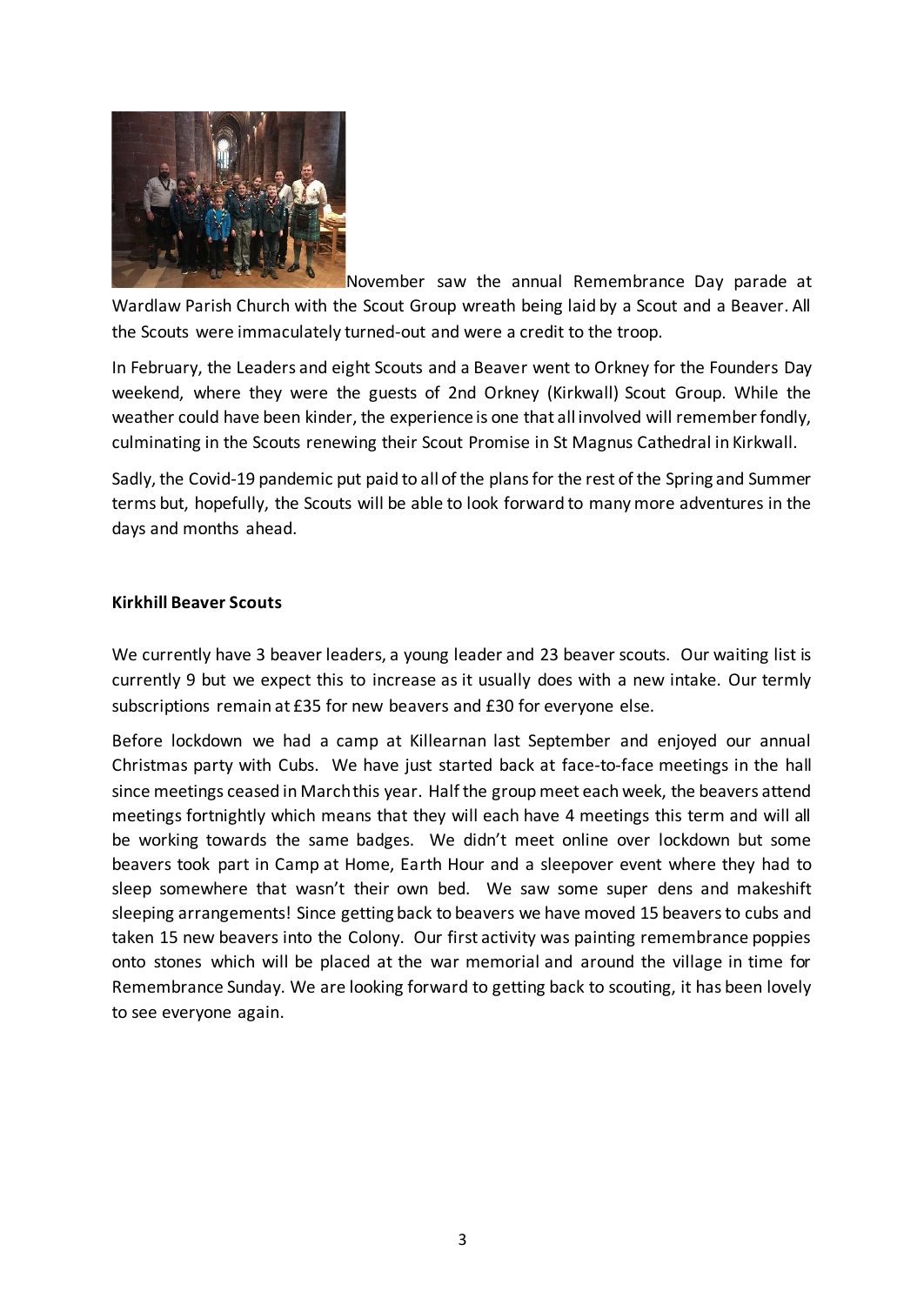## **Kirkhill Cub Scouts**

We had a camp with the Beavers in September 2019 where they enjoyed lots of outdoor activities including a traditional camp fire. Badgework activities were done throughout the year. The Cubs donated items in backpacks to the charity Mary's Meals. The Cubs paraded on

Remembrance Sunday 2019. At the end of term, the Cubs had a Christmas party with the Beavers. The Spring term comprised of various events including Up Helly Aa with the rest of the Group, some STEM activities and of course pancake flipping. During lockdown some Cubs took part in "Camp at Home" which was organised by Northumberland Scouts, where Cubs could camp in their gardens or create a "camp" in their home. This was on 30th April 2020 and over 95,000 Scouts, Guides participated from all over the world, thus becoming the largest camp in the world. Some Cubs continued their badgework and submitted their progress.

We have said goodbye to two leaders since lockdown. David Hendry stepped down from being Cub Leader after many years of service. He has kindly volunteered to continue to help us with catering for camps in future. Paul Haigh left after several years as an Assistant Cub Leader. Thanks to both for all their help with Cubs.

We have restarted this month and we currently have 29 Cubs. Our waiting list has been reduced. This has been possible due to a combination of some Cubs not returning for various reasons and also thanks to some new volunteers who are looking to become Assistant Cub Leaders. We are not currently running a parent rota due to the restrictions, so it has been very helpful to gain three additional leaders. Our termly subscriptions remain at £35 for new Cubs and £30 for others.

## **Subscriptions**

Subscriptions remained at £30 per term

#### **Leaders**

The Beaver Leaders remained the same this year Mairi Macdonald, Debs Humphries and Diane Hendry although section Assistant Kathleen Murray has stepped down due to family commitments. Beavers also supported a Young leader in the service element for her Duke of Edinburgh Award. David Hendry has stepped down as Cub Leader after around 19 years involvement, he has been recommended for a good service award from the District Commissioner. Paul Haigh also stepped down after 5 years as Assistant Cub Leader. Both had planned to stay on until the end of the summer term but Covid abruptly stopped meetings. Both have been presented with leaving gifts and a photo book was made of Daves time in Scouting. The Cubs team at end of March consisted of Claire Bradley, April Conroy, Helene Morse and Stephen Offord. The Scout Troop leader is Les Bradley with David Knox and Padraig O'Toole as Assistant leaders and Jim Finlayson as Section assistant.

## **Gift Aid**

The 2016/2017, 2017/2018, 2018/19 and 2019/20 claims have been processed but do not contribute to the 2019/20 accounts, leaders still kindly encourage parents to complete Gift Aid forms.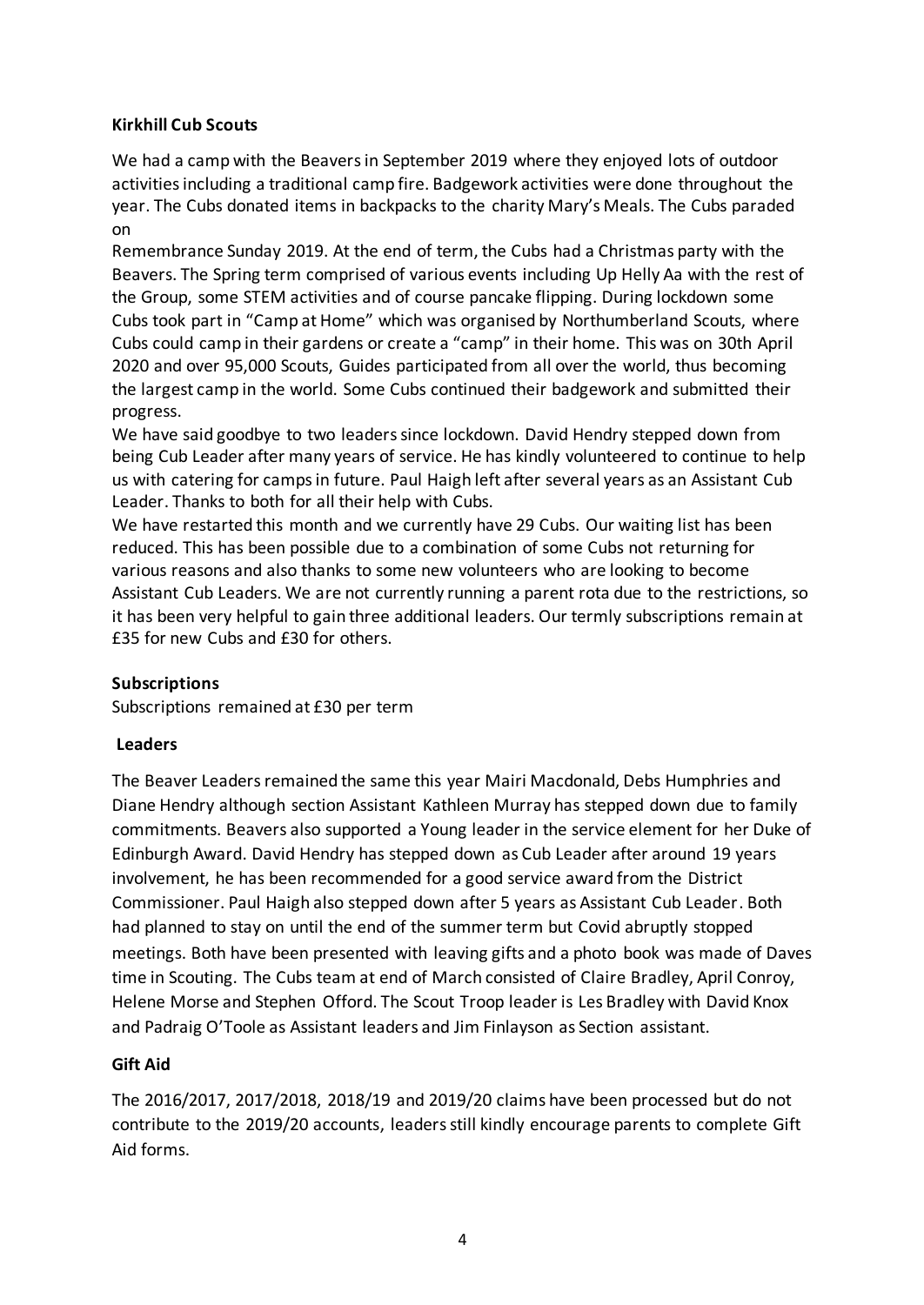### **Reserves Policy**

The Trustees believe that around six months of annual expenditure is an appropriate level to cover the timing differences between the receipts and payments to allow for any unexpected items of expenditure. Total expenditure for 2019/20 was £**16,151.65** and reserves at the end of the financial year were £**7,493.38** with 2 gift aid application payments pending (value £3735), this is within policy.

### **Treasurers Report**

Opening balance at 1st April 2019 was £11,086.21. Closing balance at 31st March 2020 was £7493.38

During this financial year the 4 existing Bank of Scotland Bank accounts for Beavers, Cubs, Scouts & Group were amalgamated into a new on-line account with the Co-op Bank.

Within the Beavers account a value of £1,816.61 was transferred.

Within the Cub account a value of £1,998.01 was transferred.

Within the Scout account a value of £3,075.89 was transferred.

The Group account was not transferred in until after this Financial Year end, but has now been transferred into the new account. (The transfer value was £3,240.17 for information)

Gift applications were started but not completed within this financial year so appear as zero in the accounts

All the existing Bank of Scotland Accounts have now been closed.

Donations received amounted to £1520.00 which will be used to purchase equipment.

Other notable expenditure in the year included PGL visit & Orkney trip £6080.58, Hall hire £509.61, Scout Census £5919.81.

The group has entered a long-termlease agreement with Kirkhill Community Centre the permanent use of two rooms in the hall for storage of equipment and use as a small meeting place. This amounts to £600 pa and will appear in next year's accounts.

The executive committee agreed to subsidise the PGL and Orkney trips and this accounts for the deficit of £2692.72

Approved by the Group Executive Committee on 4 November 2020

And signed on its behalf by:

| Barry MacDonald        | Mairi MacDonald | Michelle Stevens |
|------------------------|-----------------|------------------|
| <b>Group Treasurer</b> | Trustee         | Trustee          |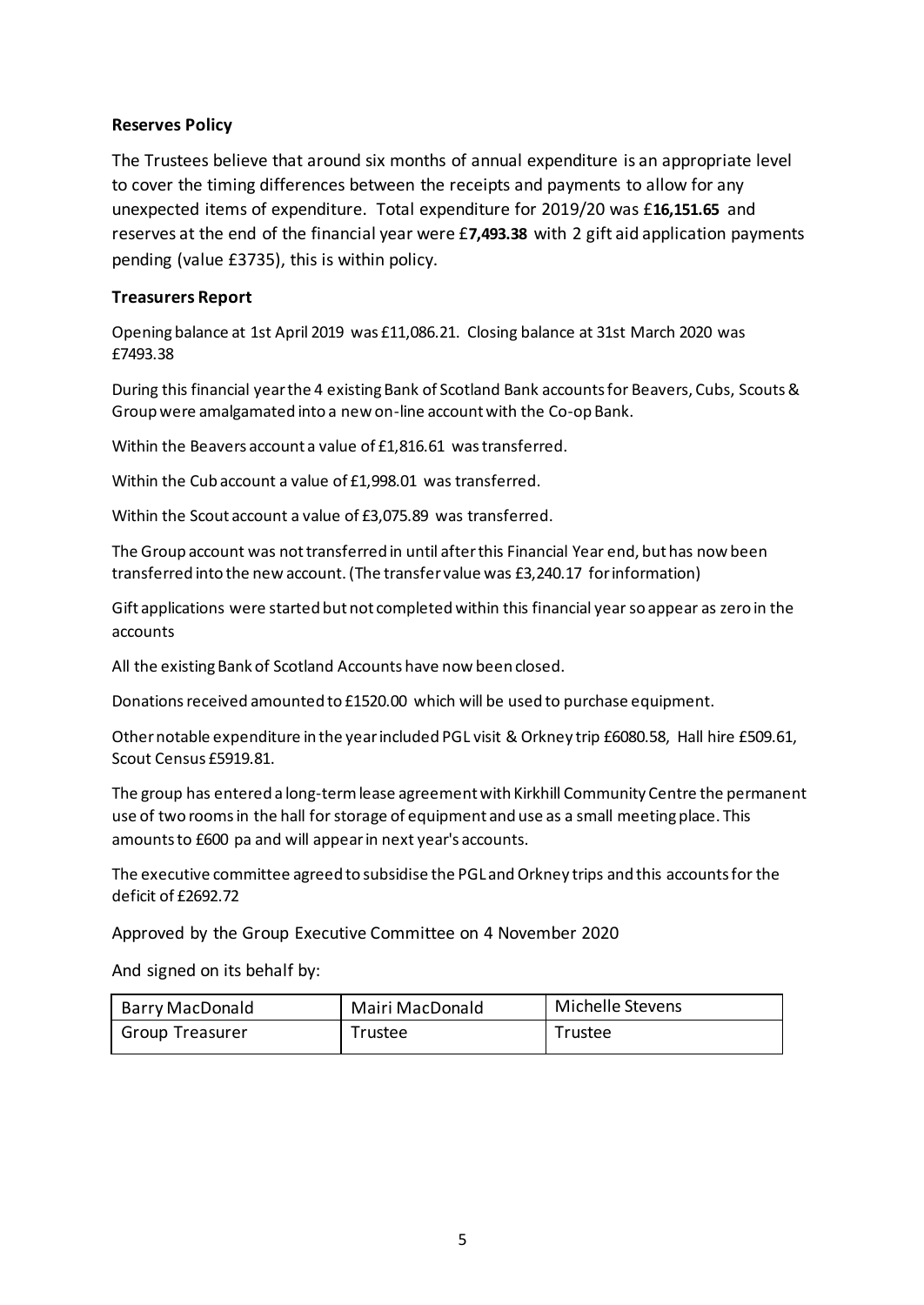| 7th Inverness (Kirkhill) Scout Group - Consolidated Accounts |                     |                   |              |             |  |  |  |
|--------------------------------------------------------------|---------------------|-------------------|--------------|-------------|--|--|--|
| <b>Financial Year ended 31st March 2020</b>                  |                     |                   |              |             |  |  |  |
|                                                              | <b>Unrestricted</b> | <b>Restricted</b> | <b>Total</b> | Previous    |  |  |  |
|                                                              | <b>Funds</b>        | <b>Funds</b>      | <b>Funds</b> | Year        |  |  |  |
|                                                              |                     |                   |              |             |  |  |  |
| Receipts                                                     |                     |                   |              |             |  |  |  |
| Subs                                                         | 5,689.64            | 3,103.42          | 8,793.06     | 7,691.23    |  |  |  |
| Camps/outings                                                | 0.00                | 3,145.87          | 3,145.87     | 3,548.03    |  |  |  |
| Donations                                                    | 1,520.00            | 0.00              | 1,520.00     | 0.00        |  |  |  |
| Fundraising                                                  | 0.00                | 0.00              | 0.00         | 310.20      |  |  |  |
| Uniform/badges/handbooks                                     | 0.00                | 0.00              | 0.00         | 0.00        |  |  |  |
| Gift aid                                                     | 0.00                | 0.00              | 0.00         | 0.00        |  |  |  |
| <b>Transfers</b>                                             | 0.00                | 0.00              | 0.00         | 3,988.50    |  |  |  |
| Misc                                                         |                     |                   |              | 177.00      |  |  |  |
| <b>TOTAL</b>                                                 | 7,209.64            | 6,249.29          | 13,458.93    | 15,714.96   |  |  |  |
|                                                              |                     |                   |              |             |  |  |  |
| <b>Payments</b>                                              |                     |                   |              |             |  |  |  |
| Scout Association subscription                               | 5,919.81            | 0.00              | 5,919.81     | 3,865.32    |  |  |  |
| Uniform/badges/handbooks                                     | 628.58              | 0.00              | 628.58       | 302.79      |  |  |  |
| Rent of premises                                             | 509.61              | 0.00              | 509.61       | 845.81      |  |  |  |
| Equipment                                                    | 0.00                | 0.00              | 0.00         | 1,678.75    |  |  |  |
| Expenses to carry out activities                             | 2,684.38            | 0.00              | 2,684.38     | 1,286.52    |  |  |  |
| Camps/outings                                                | 164.28              | 5,916.30          | 6,080.58     | 4,457.52    |  |  |  |
| Cashback grant activities                                    | 69.51               | 0.00              | 69.51        | 102.27      |  |  |  |
| Insurance                                                    | 0.00                | 0.00              | 0.00         | 0.00        |  |  |  |
| Miscellaneous/Training                                       | 259.18              | 0.00              | 259.18       | 1,578.68    |  |  |  |
| <b>Total</b>                                                 | 10,235.35           | 5,916.30          | 16,151.65    | 14,117.66   |  |  |  |
|                                                              |                     |                   |              |             |  |  |  |
| Surplus/(deficit)                                            | (3,025.71)          | 332.99            | (2,692.72)   | 1,597.30    |  |  |  |
|                                                              |                     |                   |              |             |  |  |  |
| <b>Balance Sheet</b>                                         |                     |                   |              |             |  |  |  |
| Opening Balance - Bank                                       |                     |                   | 11,086.21    | 9,725.45    |  |  |  |
| Less cheques not presented from<br>last year                 |                     |                   | (900.11)     | (1, 141.65) |  |  |  |
| add receipts not banked at year                              |                     |                   | 0.00         | 182.00      |  |  |  |
| end                                                          |                     |                   |              |             |  |  |  |
|                                                              |                     |                   | 10,186.10    | 8,765.80    |  |  |  |
| Surplus/(Deficit)                                            |                     |                   | (2,692.72)   | 1,420.30    |  |  |  |
| <b>Balance in Hand</b>                                       |                     |                   | 7,493.38     | 10,186.10   |  |  |  |
|                                                              |                     |                   |              |             |  |  |  |
| Represented by:                                              |                     |                   |              |             |  |  |  |
| Cash at Bank                                                 |                     |                   | 7,541.38     | 11,086.21   |  |  |  |
| less unpresented cheques at year                             |                     |                   | (48.00)      | (900.11)    |  |  |  |
| end                                                          |                     |                   |              |             |  |  |  |
| add receipts not banked at year<br>end                       |                     |                   |              |             |  |  |  |
| <b>Total</b>                                                 |                     |                   | 7,493.38     | 10,186.10   |  |  |  |